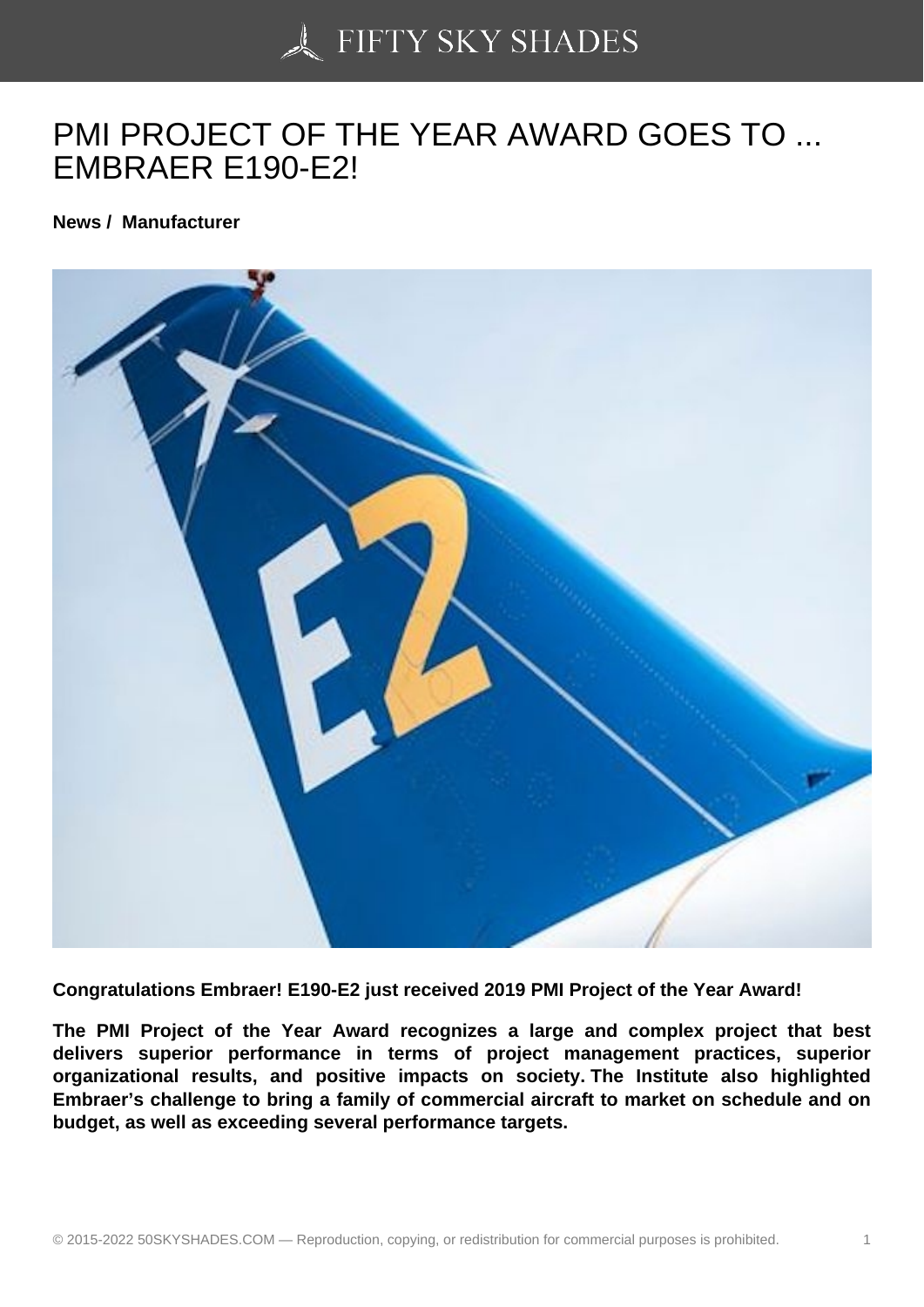**According to the Project Management Institute, the E190-E2 was an extremely complex program, with a virtually new airplane, a new production system, a new and more connected airplane and customer support, and a new global supply chain spread throughout the US, Brazil, Europe and Asia.**

**"Embraer built a heritage out of challenging the impossible, starting with the dream of producing airplanes in a country that did not even manufacture bicycles. This passion was passed from generation to generation and 50 years later, the E2 team has proven that it is possible to dream big and develop a new and high-tech commercial jet, outperforming even the highest expectations with a short schedule, a limited budget and a benchmark spec," said Fernando Antonio Oliveira, E2 Program Director.**



"The E2 represents a new benchmark for crossover jets, and we are honored to receive this prestigious award, recognizing the excellence of all Embraer's teams involved in the program," said Luís Carlos Affonso, Embraer's Vice President of Strategy, Innovation and former COO of Embraer Commercial Aviation. "I would also like to recognize the importance of the PMI in our journey towards excellence in program management, as it has provided invaluable guidance to Embraer since the 1990's, when we decided to better structure this function within our Company."

Embraer launched its E-Jets E2 program in 2013. The new-generation E-Jets family of commercial aircraft is comprised of three new airplanes – E175-E2, E190-E2, E195-E2 – with seating capacity for 70 to 146 passengers. The E-Jets E2s represent the best combination of new technologies in a proven platform. The application of advanced technologies for engines, wings, and avionics sets the E2 apart, by providing airlines with the most efficient aircraft in the category, while maintaining commonality with the first-generation E-Jets.

Enhancements include new aerodynamically-advanced high-aspect ratio distinctively-shaped wings, improved systems and avionics, 4th generation full fly-by-wire flight controls, and Pratt &Whitney's GTFTM high by-pass ratio engines (PW1700G on the E175-E2 and PW1900G on the